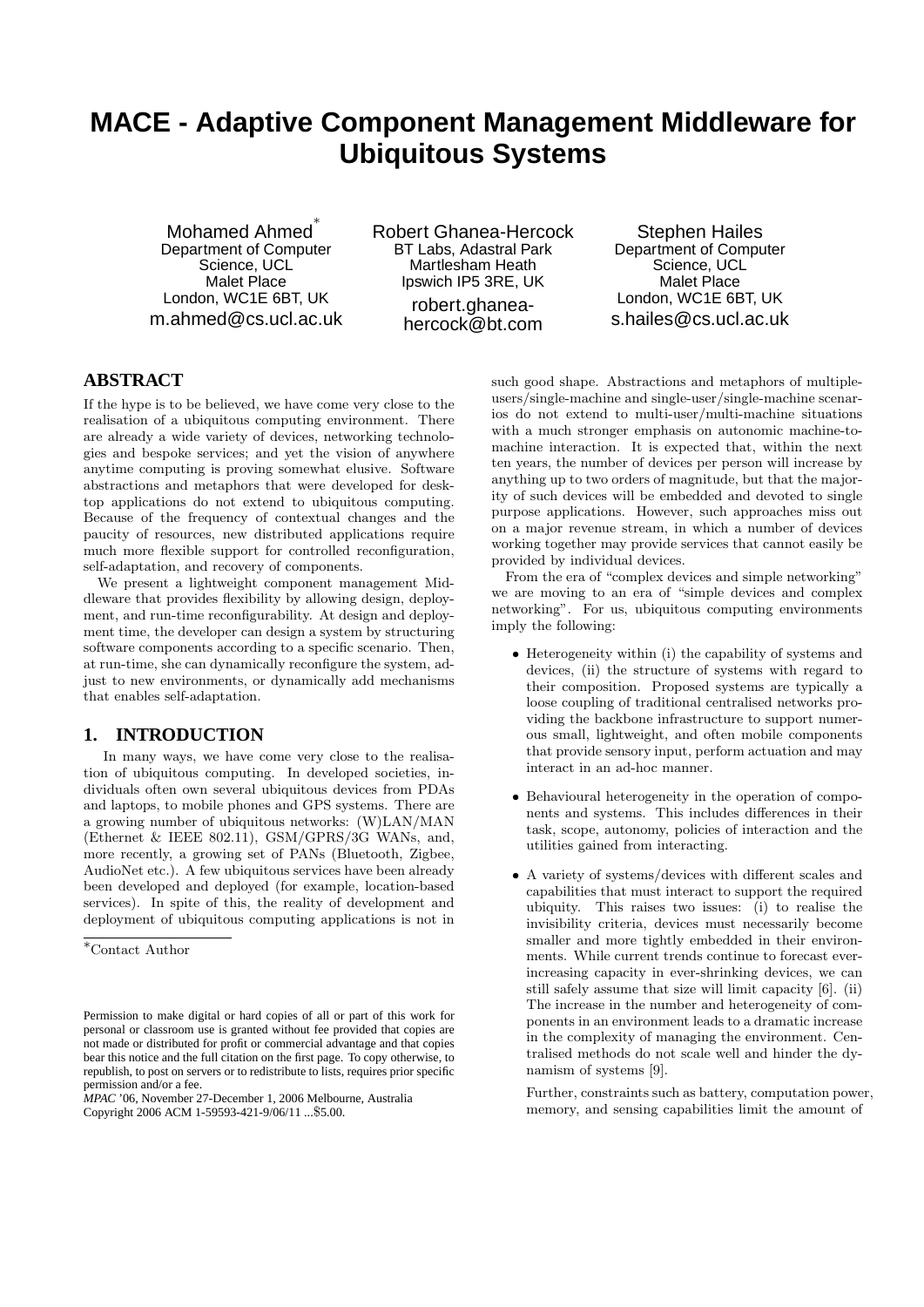useful work that a device is able to perform locally, thereby severely affecting the scope of solutions enabling software subsystems such as security [14]. With respect to this, Estrin et. al. remark: "Fidelity and availability will come from the quantity of partially redundant measurements and their correlation, not the individual component's quality and precision" [6].

• The embodiment of components in their environment is among the main requirements to achieve ubiquity. Embodiment means that components are embedded in their operational environment, and therefore physical access is limited. Issues such as the update of functionality or management policies cannot be performed easily, further highlighting the need for autonomic and self-regulating capabilities.

In the following sections we outline MACE (Middleware for Adaptive Component managEment). MACE is aimed at addressing the challenges listed, through a hybrid agentcomponent approach. This approach is taken in due recognition of the inherent trade-offs between flexibility and faulttolerance. For example, though increased flexibility is reflected in the capacity to reconfigure a system, it makes it more difficult to reason about its performance and control, particularly when the likelihood of failure is non-trivial. Therefore, our aims for MACE are to support the design, deployment, and run-time (re)reconfigurability of systems, while still maintaining fault-tolerance.

MACE implements a distributed component model in which components may be local or remote and supports synchronous and asynchronous communication. This is used to provide a high-level of modularity and flexibility that enables finegrained control over the behaviour of MACE-based system at the interface level. For example, components can easily monitor how their functionality is being used and who is using it, paving the way for fine-grained policy-managed context adaptation and security.

The remainder of the paper is organised as follows: section 2 presents an overview of the system architecture. Section 3 discusses the usage of the system, provides additional details of its functionality and discusses potential security issues. Section 4 reviews related work and finally, section 5 concludes this paper.

# **2. SYSTEM ARCHITECTURE**

MACE is a component framework and methodology aimed at supporting flexibility and fault tolerance. At the most abstract level, MACE simply enforces that components provide interfaces and receptacles that are respectively used to specify their functionalities and dependencies, and that are chained to compose systems.

Given the requirements listed for ubiquitous environments, software must be capable of being both robust and extremely flexible in order to realise the functionality envisioned. In support of this, MACE inherently modularises software design, allowing software developers to construct applicationlevel software from distinct components that each provide a subset of the functionality required by an application. To do so, MACE employs four component profiles, in which higher-level profiles extend the functionality provided by of lower-level profiles, as depicted in Figure 1.



Figure 1: The hierarchical arrangement of MACE component profiles.

The component profiles that MACE implements are as follows:

1. The Basic Component profile consists of the component payload, which provides the real functionality and the MACE wrapper. This profile simply requires that components supply their dependencies and functionalities (for the resolution and execution of services), and incurs a minimal overhead.

The profile is primarily used to enable components to participate within an application and it is catered towards the lowest level devices. As such, within a component system, this profile's function is simply to process services and make use of higher profiles to support extended functionality.

2. The Policy-Managed Component profile adds support for adaptive/autonomous behaviour through a policy enforcement module. With regard to security considerations, policies dictate the runtime behaviour of a component by dynamically hiding and revealing the functionalities (and associated dependencies) of a component, based on the context or condition, or by imposing constraints on execution flows.

Policies are also used to perform context adaptation. In this role, the rules in the policy dictate the conditions for adaptation; for example, when to migrate a component from one host to another or initiate service discovery.

Policies are defined outside of the component and statically compiled to check that they are well-formed. In our case we focus on detecting cycles and violations of non-monotonic constraints. A detailed discussion of this part of the work can be found in [1].

- 3. The Mobile Component profile adds the support for physical mobility to the basic component profile. Because there is no specific runtime environment for MACE, mobile components also provide the hosting environment for MACE components to support the boot strapping of systems.
- 4. The Autonomous Component profile adds significant capabilities to the basic component profile by introducing high-level reflection in a white pages listing, publish-subscribe support, and application consistency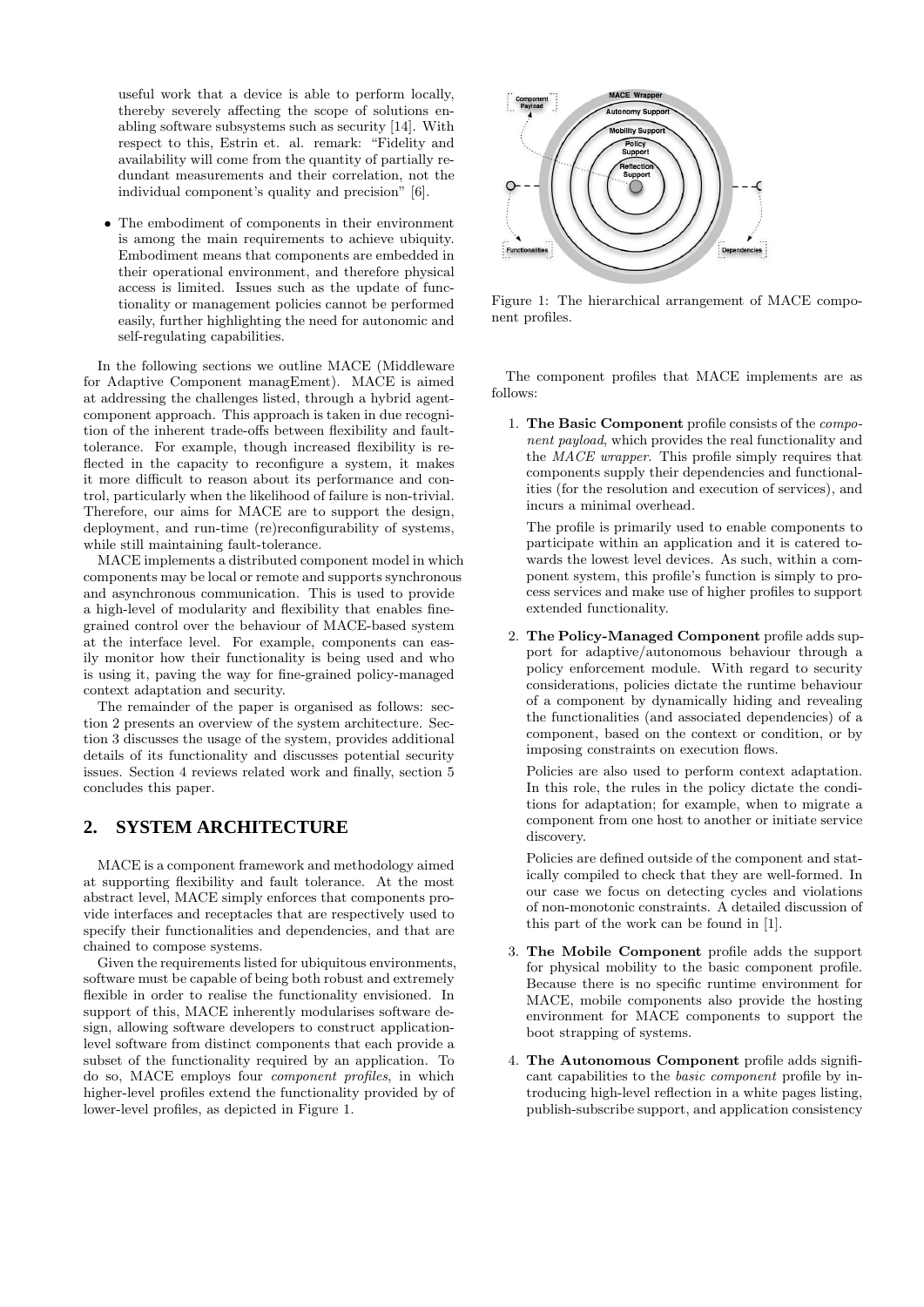checking in the form of dependency cycle detection. This profile essentially adds the features required for a component to manage itself independently.

High-level reflection is used to permit a component to be aware of other components with which it interacts. In conjunction with a service discovery component, this profile is used to support autonomous service discovery and component management functionality. For example, the Middleware we have developed using MACE [13] uses a Component Manager (CM) derived from the autonomous component profile, to provide data routing, service discovery/resolution and high-level reflection support. In effect, this profile transforms the component into an autonomous agent, capable of perceiving its environment, and state and acting independently.

5. The Mobile Autonomous Component profile provides mobility and hosting support for the autonomous component profile, and is essentially a template for a mobile agent.

# **2.1 Requirements Analysis**

MACE implements a weak logical mobility model and aims to provide a highly modular, hybrid agent-component based abstraction to designing and implementing software. MACE simplifies the "componentisation" process by aiming to act simply as a wrapper - requiring only knowledge of the dependencies and functionalities of a component. This information is also used explicitly to support component reflection and to resolve the dependencies of components.

To see the properties of MACE, we expand on how it addresses each of the requirements mentioned for component models in [4, 18]:

- Modularity is at the heart of the MACE model, with the aim of enabling and maintaining independence between the components that are used to build a service. Modularity enables: (i) The separation of concerns and functionality between modules that make up an application, thereby easing the software development and maintenance cycle [15]. (ii) Support for fine-grained management of policy and context management.
- Wide applicability of the framework is achieved by fully decoupling the components that are used to make up an application. MACE components are referred to as network objects inhabiting a given location (local or remote) and all interaction between components at all levels is handled through well-defined RPC interfaces. We have adapted the XMLRPC [17] and, as a consequence, the payload of all method calls is plain or binary XML.

Through the use of the RPC we are able to abstract from any specific requirements on runtime environments, because only basic strings are transferred and object representation is constructed locally. Secondly, XML provides the capacity to use schemas to translate between heterogeneous environments and local component representations. This precaution eases the deployment of components in heterogeneous environments, by removing language and platform interdependence between components.

- Separation of application and policy is achieved through the use of local configurations. These perform two functions. (i) They state the runtime requirements of components such as library dependencies or networks locations. (ii) They are used to generate the component run-time logic based on policy requirements.
- Support for runtime reconfiguration is achieved mainly through the modularisation of functionality. MACE provides a clear separation between system building and system management. For example, MACE components may be removed from or added to running system.

Because of the lack of a heavyweight binding procedures such as class loading, components always remain independent of each other and can be modified easily, without requiring any further modification to their connections - of course any reconfiguration requires that existing interfaces be respected.

Component Managers (based on the autonomous component profile) are used to provide high-level management (see Figure  $3.1b$  and  $c$ ). These act as autonomous agents utilising a publish-subscribe methodology to provide a global vantage point of the systems they manage and can be used to support a holistic application view and control - for example, as is required to manage an applications life-cycle.

- Selective transparency to the deployment environment is achieved through the loose component binding that results from the use of an RPC based mechanism. This means that components are free to address the advantages or constraints of their target environment, provided they still respect the calling conventions.
- High performance of systems is always a necessity; in MACE we have completely decoupled the application payload and the component mechanism; therefore MACE works as an "application wrapper". Some performance cost has been incurred by the extra marshaling procedures required by an RPC. However, since the systems that are likely to suffer from this overhead will tend be those involved in heavily interactive behaviour; it is not expected that these components will be required on the lowest capacity devices.
- Security and adaptability for MACE is addressed through a policy-driven behaviour module. This is a layered approach designed to be easily extended - to support application-specific requirements.

In our current implementation, we use shared keys to support secured interaction between components and policy enforcement may be built into the application through use of the policy-managed profile. The policy module allows for the application's control logic to be auto-generated from a high-level description at the point of deployment.

# **3. SYSTEM FUNCTIONALITY**

MACE has been used to develop the components for the ADAM Middleware [13], as well as a light weight VPN [12]. In this section, we demonstrate how to use MACE in development of component-based systems as well as providing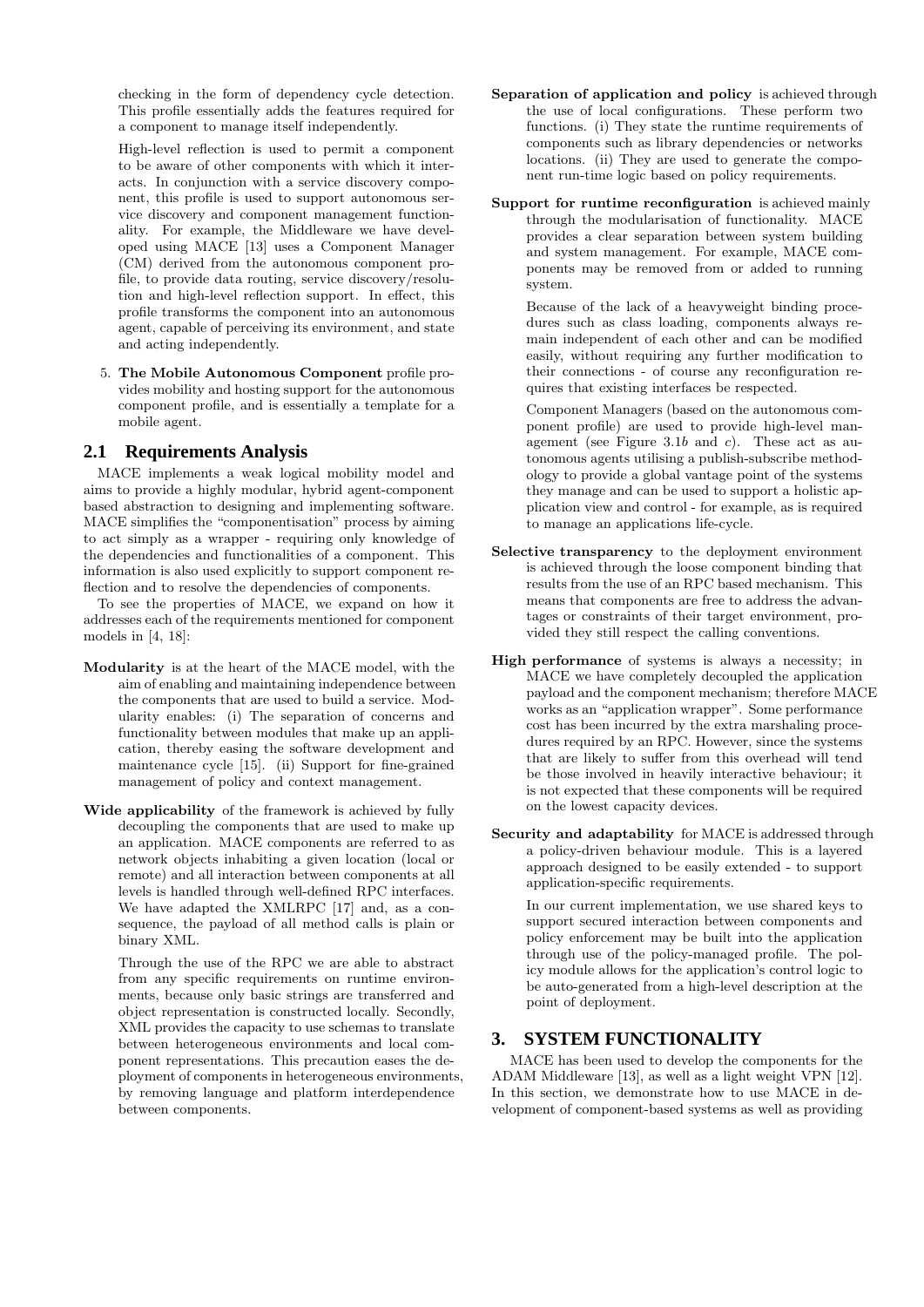additional insights into its operation. Standard software engineering techniques are used to provide a component structure [15]. Once the application payload has been designed, there are two ways to proceed: (i) by extending the appropriate component profile and defining the functionalities/dependencies of the component, or (ii) defining a policy for the component and using our policy module to auto-generate the appropriate component wrapper.

#### **3.1 Initialisation**

During system initialisation, it is assumed that each component is able to find the initial location of the component manager (CM), as defined in its configuration file. In the case of the autonomous component profile, the component comes with its own CM. The initial configuration may also include public keys that are used to verify components.

When a component is initialised (see Figure  $3.1a$ ) it contacts the CM (1.1). If the component manager is on-line it returns an acknowledgement that it is ready (1.2). If the acknowledgement is not received, within a certain time interval (specified in the component's policy definition), or an error message is received, the component launches the recovery behaviour defined for the event, e.g. try to reconnect later.

If the CM is, however, on-line and ready, the component sends its description (2.1) including its physical location, functionalities and dependencies (in XML). This information is used by the CM to build a service description list that is then used to advertise the functionalities of components and resolve dependencies between components. Each record in the description list contains a service name, the interface to access this service, and physical address of the service (or the component that provides this service). If all goes well again an acknowledgement message is returned to the initiating component (2.2), otherwise an event is raised and the component is free to initiate its own recovery behaviour, for example subscribing to be notified when the functionality it requires becomes available or attempting to reconnect at given intervals.

Figure 3.1b demonstrates the basic task execution procedure in MACE. The CM always acts as a proxy, providing a redirection service and enabling a global view of the system. Consider the following example, during the execution of task  $T_1$  "Component 1" needs to execute task  $T_2$ . Being aware of the interface for task  $T_2$  "Component 1" creates a request to execute task  $T_2$  (1). Using the API provided, this request is encapsulated in an XML message and submitted to the CM (2). The CM uses the request name and its parameters to identify the appropriate task provider/interface (using its service description list) (3).

Once the destination interface has been located, the CM re-writes the the destination of the request (4) and forwards it (5). Once the request reaches its final destination, it is decoded and executed (6). When the execution finishes, the results are returned to "Component 1" in the same way.

To address scalability problems introduced by have a centralised CM, MACE-based systems are also able to function in an decentralised mode using the Autonomous Component profile, as shown in Figure 3.1c. The profile enables components to embed the CM functionality, thereby enabling them to manage their behaviour independently of the rest of the system. The process of interaction here is no different to the basic component model, except that the CM functionality



(a) Component registration



(b) Basic component interaction



(c) Autonomous component interaction

Figure 2: Component initialisation and task execution behaviours

resides within the component.

Though the autonomous component model offers the capacity for an application to be constructed of components that reside at or are controlled by autonomous domains (without direct access to each others code), its cost is a loss in the capacity for a holistic management of the overall system; since each component is responsible for managing its own functionality, only local views are available to it. This problem can be addressed by using the publish-subscribe capacity of MACE, to enable components to cooperate in sharing a top-level view of the whole system.

### **3.2 Local Configuration**

The behaviour of components is controlled through local configurations that dictate the policies that apply to a component. The policy provides three important services. First it lists how events raised by a component are handled; this includes requests for services or notifications from the environment. Second, it provides a limited key service, to support the bootstrap process. Last, it provides support for the policy independence clause, through listing the functional requirements of a component.

MACE uses policies as reactive strategies to events that occur in the system or environment. Therefore all calls to the exposed functionality of a component are treated as an event. The policy module works by creating MACE wrappers for the component payload based on the policy specification. For example, to control the behaviour of the hosting capability of a component, we may place restrictions (as shown in Listing 1) that determine when to permit a com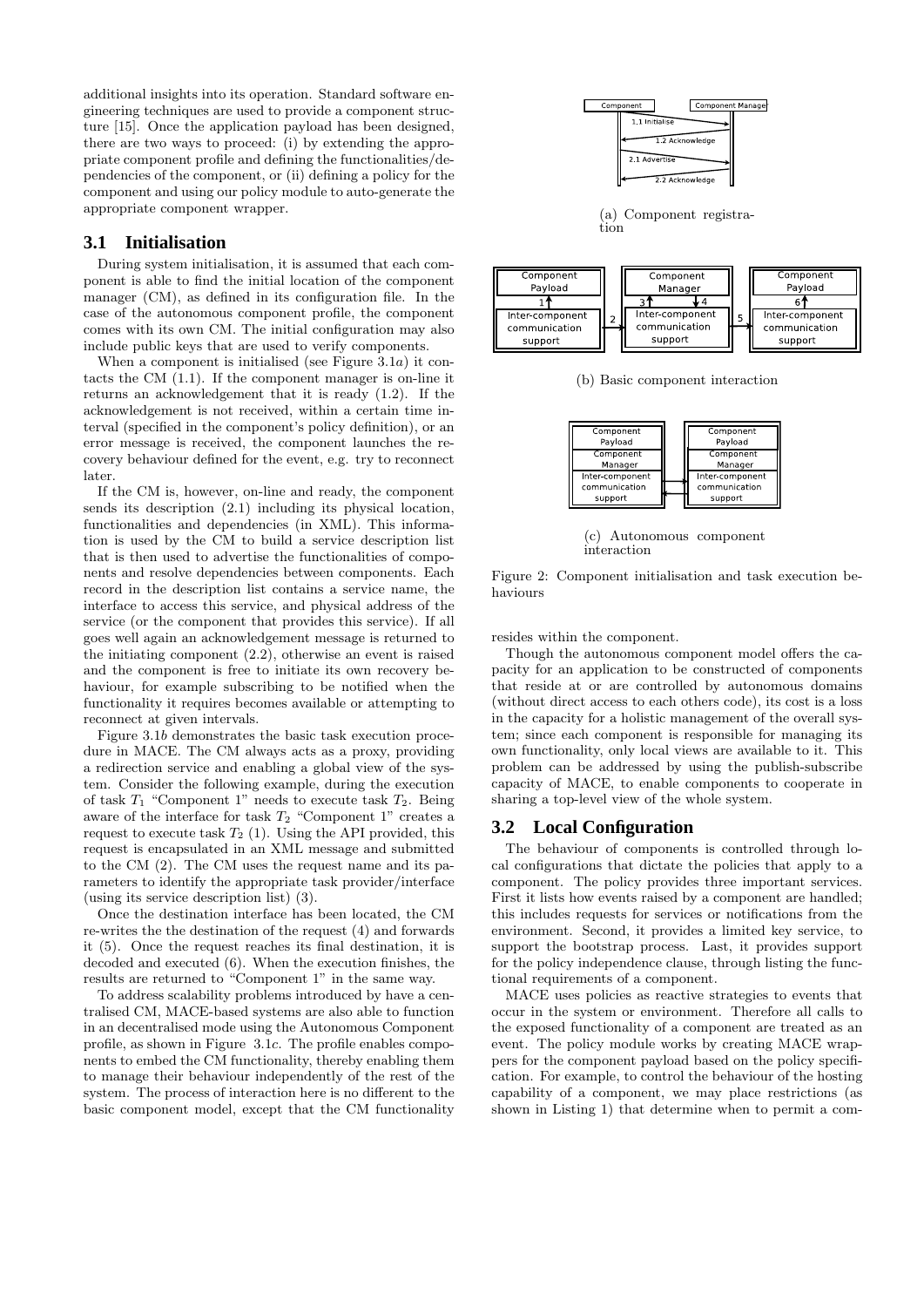ponent to be hosted.

Listing 1: "A simplified high-level policy specification" on < boolean > LoadComponent ( < CompStruct > component ):

```
preconds:
   authorised ( component ) == True
   canLoad () == True
action:
   $ loadComponent ( component )
postcond:
   $ addComponent ( component )
```
The advantage of this method is that it simplifies the component behaviour logic by (i) auto-generating it and (ii) separating it from the functional specification of the component. It also makes it possible to statically check the policy definition for cycles and contradictions or against predefined constraints before deploying a component. Components are ready for deployment once their policies are defined and the component wrapper is generated.

If, however, the policy definition or the functionality of a component changes during runtime, the component needs to be updated - this involves recompiling and redeploying the component. This is not a functional requirement of our approach, but a limitation of using a compiled rather than a purely interpreted language.

#### **3.3 Security Considerations**

Security of communications and fault tolerance are vitally important for distributed systems. MACE employs symmetric cryptography for authentication and for securing internal communications. The lengths of keys and their usage may be chosen statically by application developers or dynamically by applications themselves, depending on available resources and current application requirements.

For distributed systems such as MACE, the issue of denialof-service (DoS) is not an unreasonable concern; nodes may be easily compromised, especially if they are constrained devices. To mitigate such risks, we have designed a simple DoS detection mechanism that monitors the rate of failed calls. Once a DoS attack has been detected, its source may be blacklisted or the Middleware may physically relocate itself by moving to another node. Naturally, the attacker may forward the attack to the new location, but this location need not be obvious, giving sufficient time for the component manager to report the attack and continue normal operation from its new location until attacked again. This "chasing game" scenario would decrease performance of a distributed system, but not render it useless. We are currently involved in work that addresses this issue [16].

#### **3.4 Implementation and analysis**

To ensure that MACE remains lightweight, it has been prototyped in the J2ME CLDC profile using a customised XMLRPC. The autonomous mobile component profile (our most heavyweight profile) plus all its support libraries occupies less than 40K. The payload of all method calls is "text/xml" tuples in the form  $j$ methodName, params<sub>i</sub> (responses are simply parameter lists, see [17] for more details) and simple response of ''Hello, world'' incurs a cost of 137 Bytes.

With regard to performance efficiency, the majority of our cost is incurred at the RPC. This is reflected in both the size of the data transfered when making calls (due to

the verbosity of XML), and the required marshalling of the data. Though this makes our approach computationally slower compared to local binding approaches [3, 18], it offers both language and platform independence as well the extra fault tolerance afforded by the complete decoupling of the components.

In essence, the methodology of MACE aims to address the issues raised by the heterogeneity envisioned in Ubicomp environments through simplicity, robustness and flexibility. MACE heavily emphasises component modularity, opting for an RPC based approach rather than an Object Oriented one, so that components and processes are always independent of each other. This means that failure in one process cannot cascade and affect the running of its dependents or dependencies. Further more, MACE-based systems can easily recover by invoking their policy based routines. Controlled (re)configuration is supported through the use of local configurations that separate system building from management, whilst policy-based management allows for rulebased self adaptation.

## **4. RELATED WORK**

Amongst others, K-Components [5], OpenCom [4] and SATIN [18] are examples of modular platforms for building context-adaptive applications. K-Components emphasises the role of connectors as "first class" entities in support of reflection and provides a description language for specifying component adaptation rules, but not the mechanisms to control or reason about the satisfiability of the rules. OpenCom and SATIN provide local component models and, respectively, focus on the specification and primitives for interfaces, receptacles and logical mobility. The RUNES [3] model builds heavily on this work, generalising the approaches for a finer grained component framework.

The OSGi [11] framework and MACE share similar aims, but the standalone OSGi specification is more catered towards deploying services in centralised environments, and supporting the vendors "application life-cycle" management in a transparent manner. As such, OSGi components (referred to as bundles) are self contained (there is no support for distributed components) and this is reflected in OSGi's management of dependencies, whereby management and resolution are left to the component programmer.

These approaches differ from ours in their use of local component models and their Object Orientated viewpoint. The focus is on creating generic APIs that provide the functionality for interoperability and reuse, as opposed to our focus on differentiated capacity and commonality in data and information exchange. The advantage of this is most clearly demonstrated in MACE's tolerance to failure. For example, though failures along the dependency chain affect the operational functionality of components, the components are themselves untouched and can easily detect the failure of their calls. In contrast, local binding means that failures in the process threads of coupled components can lead to cascade effects - unless explicit measures are taken to separate component threads and explicitly detect and handle runtime errors.

CALMA [2] addresses limitations for Ubicomp systems such as perception, planning and mobility, by introducing an intensional stance mechanism to help reason about the state of the environment. However, the work is very much centred